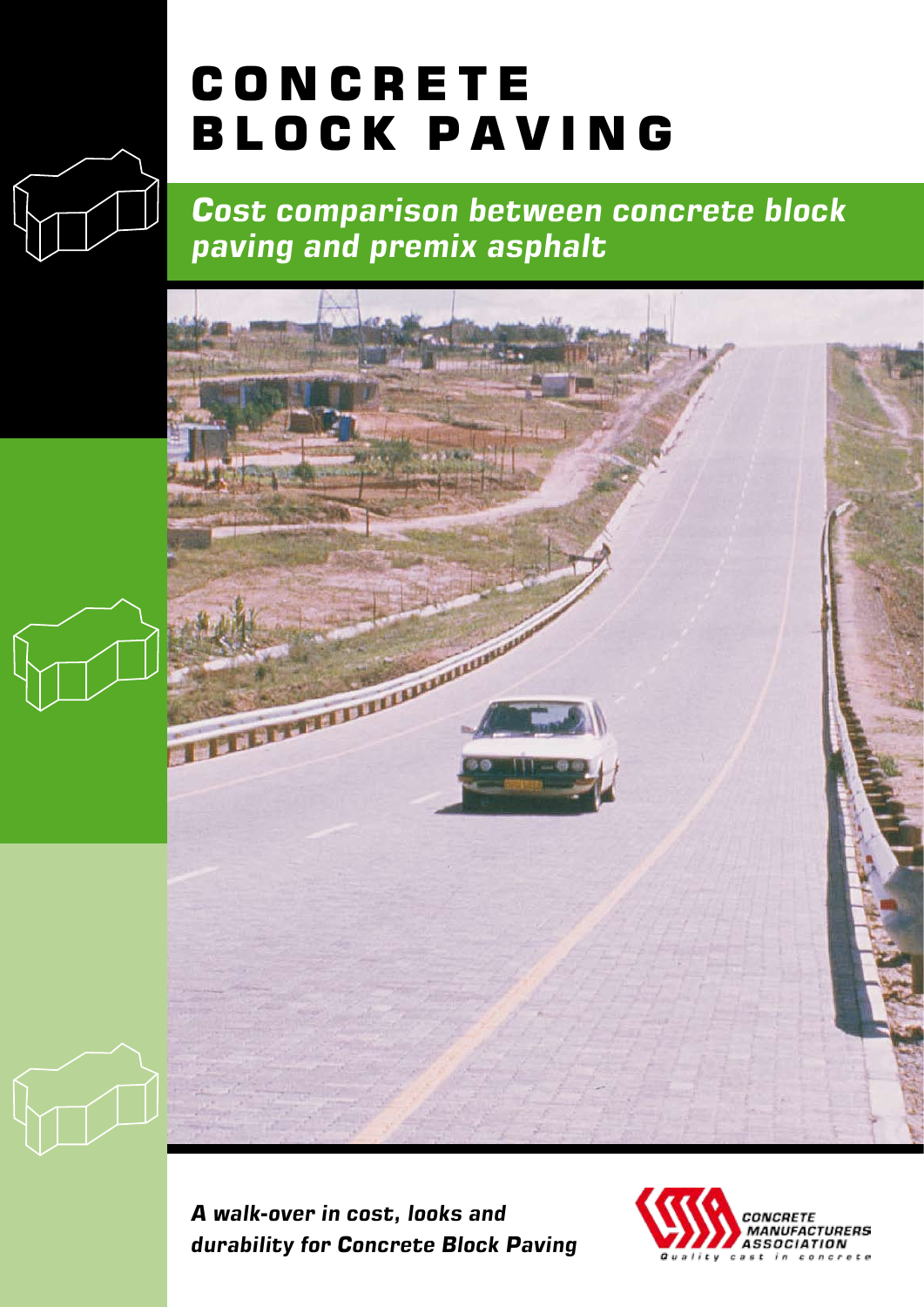#### **INTRODUCTION**

*This brochure gives a cost comparison of Concrete Block Paving and Premix Asphalt Paving done independently in July 2009 in the Gauteng region. The costings are based on three qualities of subgrade and three job types and sizes. Obviously the size and layout of each individual job affects the cost, and for this reason a small sketch is given to indicate what the costing is based on. The classification of subgrade and earthworks layers beneath the paving are based on UTG 2 and for ease of reference this table is reproduced in this brochure.*

*In a recent cost comparison between Premix Asphalt Paving (PAP) and Concrete Block Paving (CBP) not only did CBP prove, generally, to be the most cost effective option but, because CBP is aesthetically more pleasing and structurally superior, CBP is the preferred choice for a wide range of applications – from car parks and urban roads to heavy duty industrial areas.*

# **graph of cost comparison between concrete block paving and premix asphalt**



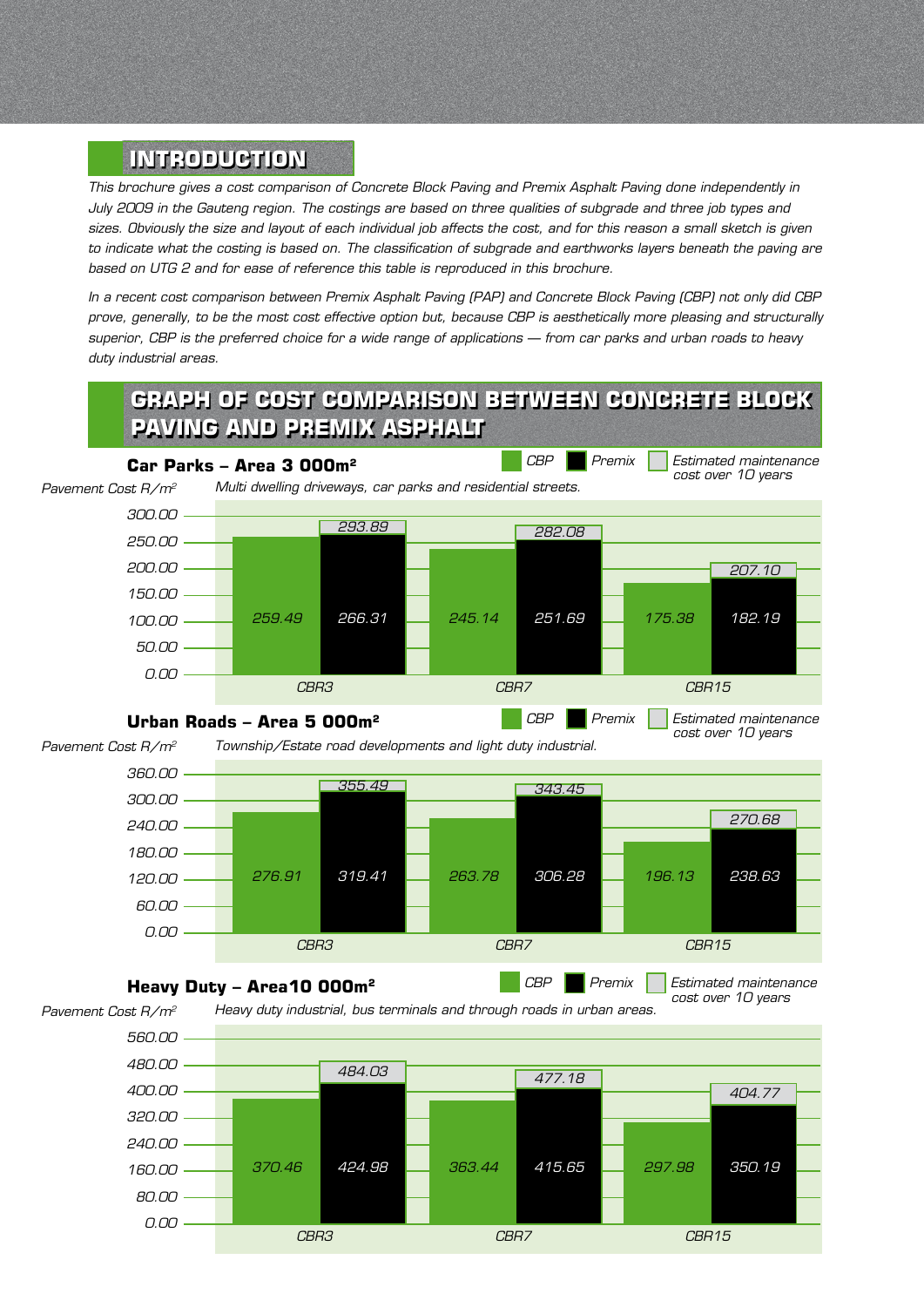

*Heavy duty industrial, bus terminals and through roads in urban areas.*



| <b>80 - CBP</b><br>25 - Sand<br>$125 - C4$ | $40 - PAP$<br>150 - G2 | <b>80 - CBP</b><br>25 - Sand<br>$125 - C4$ | $40 - PAP$<br>150 - G2 | <b>80 - CBP</b><br>25 - Sand<br>125 - C4 | $40 - PAP$<br>150 - G2 |
|--------------------------------------------|------------------------|--------------------------------------------|------------------------|------------------------------------------|------------------------|
| $125 - C4$                                 | 125 - C4               | $125 - C4$                                 | 125 - C4               | $125 - C4$                               | 125 - C4               |
| $150 - 67$                                 | $125 - C4$             | $150 - 67$                                 | 125 - C4               |                                          | 125 - C4               |
|                                            | 150 - G7               |                                            | 150 - G7               |                                          |                        |
| 150 - G9                                   | 150 - G9               |                                            |                        |                                          |                        |
| CBR3                                       |                        | CBR7                                       |                        | CBR15                                    |                        |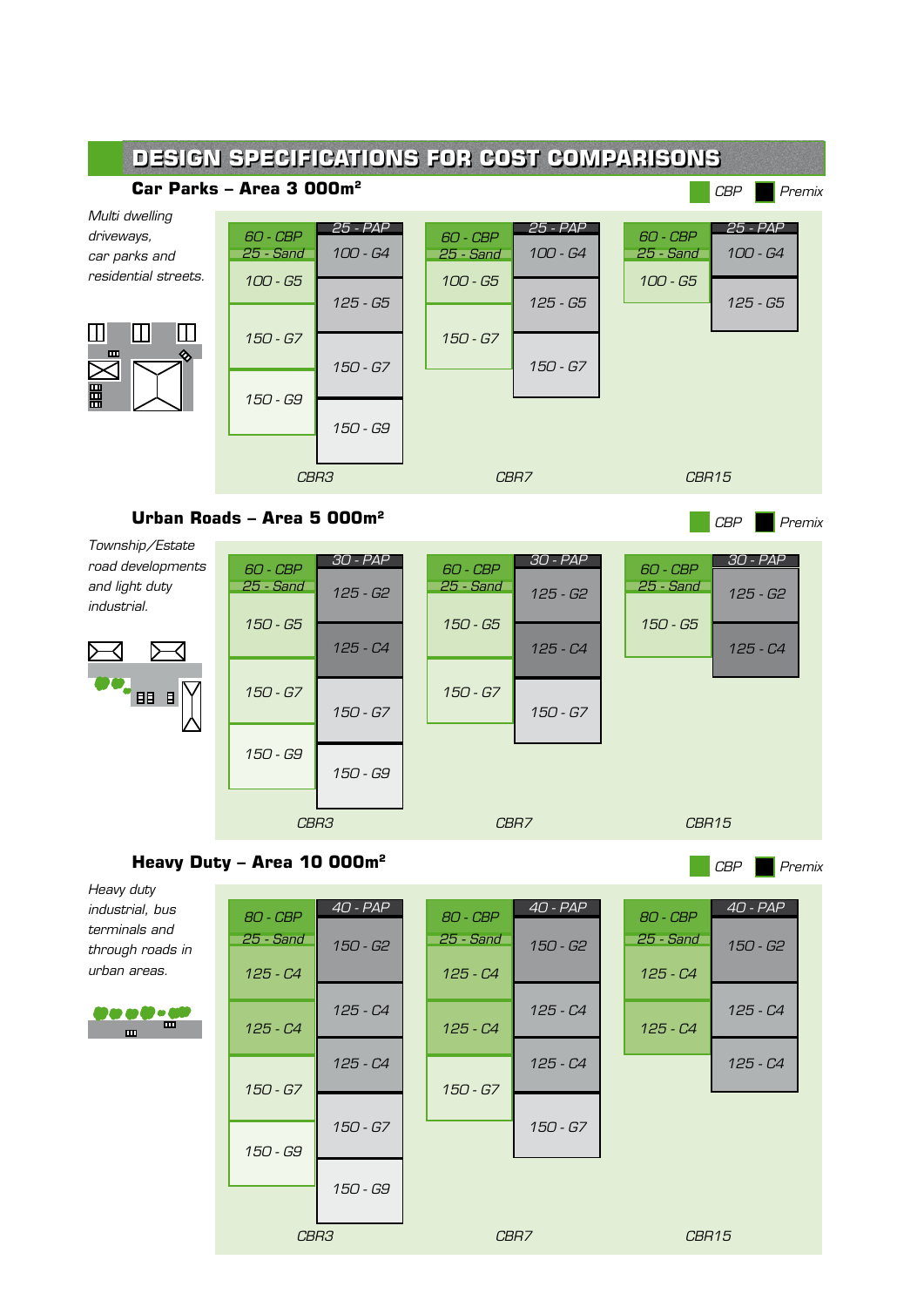*The design requirements for CBP and Premix Asphalt Paving differ as CBP is a structural layer whereas PAP is only a surfacing layer and should not be compared in isolation and for this reason the layers required for each are not the*  same. The final costings are influenced by design, the type of surfacing (CBP and PAP) and the size and intricacy of *the job.*

### **Notes on the Specifications**

*This brochure is intended to be used as a typical cost comparison between types of construction.*

*It is NOT INTENDED to be used as a catalogue design manual.*

*The designs used are based on:*

*Draft UTG 2 : 1987 - Committee of Urban Transport Authorities.*

*"Structural Design of Segmental Block Pavements for southern Africa."*

*Draft UTG 3 : 1988 - Committee of Urban Transport Authorities.*

*"Structural Design of Urban Roads."*

*The design procedures indicated are not a substitute for engineering skill and judgement and in no way replace the services of experienced professional engineering consultants.*

*Materials used (e.g. C4 and G7) are the typical material codes used in UTG 2 Fig. 9 and UTG 3.*

*The costings for the various specifications were based on the size and shape of paving indicated and assumed to be a one-off contract in central Gauteng.*

*Due to the many factors which may affect the actual price of any specific contract, the costings can only be used as a comparison between relative specifications.*

#### **Extract from UTG 2 Fig. 9**

| <b>Code</b>     | <b>Material</b>                  | <b>Abbreviated Specifications</b>                     |
|-----------------|----------------------------------|-------------------------------------------------------|
| G1              | Graded crushed stone             | Dense-graded unweathered crushed stone; max size      |
|                 |                                  | 37,5mm 86-88% of apparent density; fine PI\$4         |
| G2              | Graded crushed stone             | Dense-graded unweathered crushed stone; max size      |
|                 |                                  | 37,5mm 100-102% mod AASHTO; fines PI *6               |
| G3              | Graded crushed stone             | Dense-graded stone + soil binder; max size 37,5mm 98% |
|                 | mod AASHTO; fines PI <i>\</i> 6  |                                                       |
| G4              | Natural gravel                   | CBR 80; PI ≯6                                         |
| G5              | Natural gravel                   | CBR 45; PI ≯10 max size 63mm                          |
| G6              | Natural gravel                   | CBR 25; max size $\frac{1}{2}$ aver thickness         |
| G7              | Gravel-soil                      | CBR 15; max size $\frac{1}{2}$ ayer thickness         |
| G8              | Gravel-soil                      | CBR 10; at in-situ density                            |
| G9              | Gravel-soil                      | CBR 7; at in-situ density                             |
| G <sub>10</sub> | Gravel-soil                      | CBR 3; at in-situ density                             |
| C <sub>1</sub>  | Cemented crushed stone or gravel | UCS 6 to 12 MPa at 100% mod AASHTO; Spec at least G2  |
|                 |                                  | before treatment; dense-graded                        |
| C <sub>2</sub>  | Cemented crushed stone or gravel | UCS 3 to 6 MPa at 100% mod AASHTO; Spec at least G2   |
|                 |                                  | or G4 before treatment; dense-graded                  |
| C <sub>3</sub>  | Cemented natural gravel          | UCS 1,5 to 3 MPa at 100% mod AASHTO; Max size 63mm    |
| C <sub>4</sub>  | Cemented natural gravel          | UCS 0,75 to 1,5 MPa at 100% mod AASHT0; Max size      |
|                 |                                  | 63mm                                                  |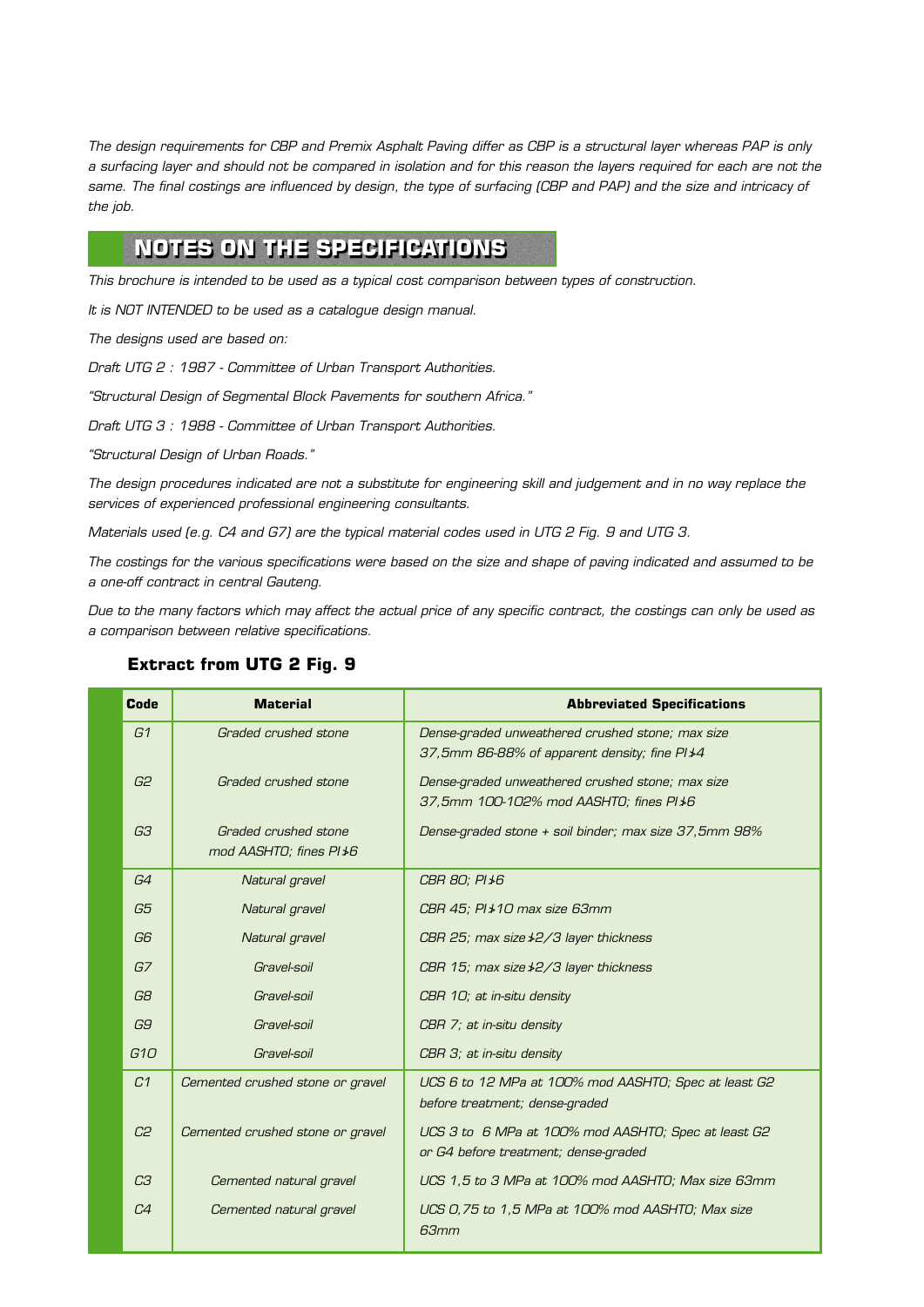#### **Further advantages of CBP over Premix Asphalt**

*The many colours and textures available in CBP allow for more versatility in looks and styles than premix asphalt. (Patterns, lines and images may be built into the paving.)*

*The interlocking action of CBP facilitates far better load distribution than the premix asphalt.*

*In the event of changes or renovations being made in the paved area, any reclaimed blocks are not wasted, but may be used elsewhere.*

*If services are required beneath the paving the CBP can be lifted without becoming damaged and can be re-laid without leaving any unsightly scars and at no further material costs.*

*Add-ons are easily made in any size to match existing paving.*

*CBP is more resistant to chemical attacks than premix asphalt, particularly in the case of petro-chemicals.*

*The maintenance costs of CBP are a fraction of those of premix asphalt.*

*Drainage channels may be built into the design with CBP.*

*Finishing off around trees, etc., may be made with a header course, which is both attractive and practical.*

*Safety features, which are particular to CBP, include:*

- *High skid resistance*
- *High luminance*
- *Rapid shedding of rainwater*
- *Low traffic noise levels.*

#### **Low Maintenance Costs**

*Concrete Block Paving is more resistant to wear from applied loads than premix asphalt. For this reason CBP is usually the preferred material where the following conditions apply:*

- *Heavy industrial loadings are applied to the surface*
- *Stop/start traffic*
- *Turning and slewing wheels*

 *Petro-chemicals or other contaminants in contact with the pavement surface*

 *Cushion or solid tyred wheels*

*Furthermore, it is known that asphalt surfaces need to be overlaid after some years of use. UTG 3 indicates that the period of time before an overlay is required may vary between 7 and 15 years. As the premix asphalt surface layer makes up approx. 27% to 37% of the total pavement cost, this is the amount which needs to be added at present costs if an asphalt overlay is required over the life of the asphalt pavement*